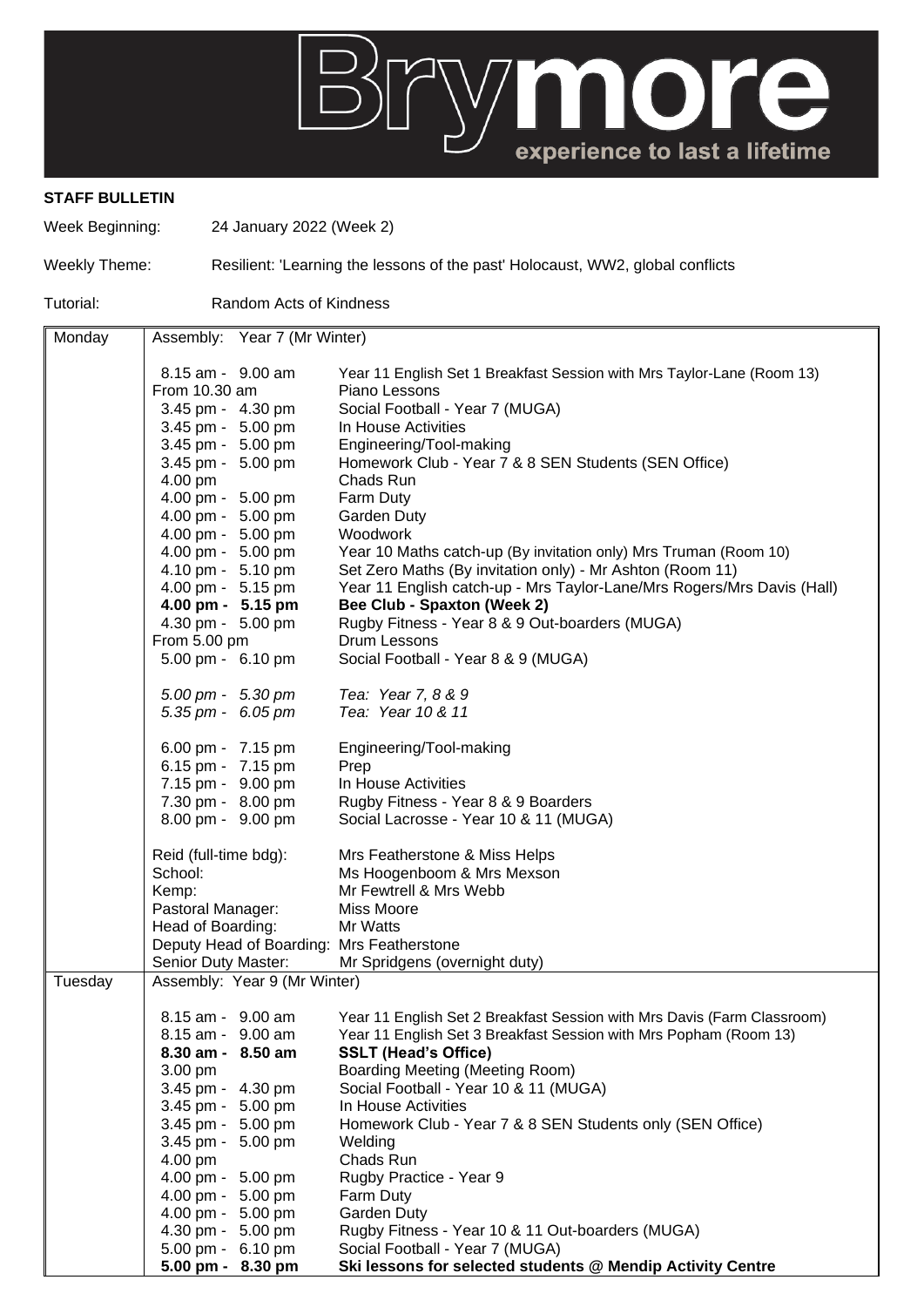|           |                                           | (Mr Ashton/Mr Austin/Mr Western)                                  |
|-----------|-------------------------------------------|-------------------------------------------------------------------|
|           |                                           |                                                                   |
|           | 5.00 pm - 5.30 pm                         | Tea: Year 7, 8 & 9                                                |
|           | 5.35 pm - 6.05 pm                         | Tea: Year 10 & 11                                                 |
|           |                                           |                                                                   |
|           | 6.00 pm - 7.15 pm                         | Welding                                                           |
|           | 6.15 pm - 7.15 pm                         | Prep                                                              |
|           | 7.15 pm - 9.00 pm                         | In House Activities                                               |
|           | 7.30 pm - 8.00 pm                         | Rugby Fitness - Year 10 & 11 Boarders                             |
|           | 8.00 pm - 9.00 pm                         | Social Football - Year 8 & 9 (MUGA)                               |
|           | Reid (full-time bdg):                     | Mrs Long & Miss Helps                                             |
|           | School:                                   | Ms Hoogenboom & Mrs Mexson                                        |
|           | Kemp:                                     | Mr Fewtrell/Ms Greenhill & Mrs Webb                               |
|           | Pastoral Manager:                         | Miss Moore                                                        |
|           | Head of Boarding:                         | Mr Watts (Day)                                                    |
|           | Deputy Head of Boarding: Mrs Featherstone |                                                                   |
|           | Senior Duty Master:                       | Mr Spridgens                                                      |
| Wednesday | Assembly: Year 10 (Mr Winter)             |                                                                   |
|           |                                           |                                                                   |
|           | 8.15 am - 9.00 am                         | Year 11 English Set 1 Breakfast Session with Mrs Taylor-Lane      |
|           |                                           | (Farm Classroom)                                                  |
|           | 8.15 am - 9.00 am                         | Year 11 English Set 3 Breakfast Session with Mrs Popham (Room 13) |
|           | $9.00$ am - 12.00 pm                      | <b>Collaborate Digital Limited - Approx. 25 students (CADCAM)</b> |
|           | 3.45 pm - 4.30 pm                         | Social Football - Year 8 & 9 (MUGA)                               |
|           | 3.45 pm - 5.00 pm                         | In House Activities                                               |
|           | 3.45 pm - 5.00 pm                         | Homework Club - Year 9 & 10 SEN Students (SEN Office)             |
|           | 4.00 pm                                   | Chads Run                                                         |
|           | 4.00 pm - 5.00 pm                         | DT session for Year 11 to complete their major project coursework |
|           |                                           | Practical                                                         |
|           | 4.00 pm - 5.00 pm                         | Geography Year 11 catch-up (Room 8)                               |
|           | 4.00 pm - 5.00 pm                         | Year 11 Grade 7, 8 & 9 Students and A Level prep                  |
|           | 4.00 pm - 5.00 pm                         | (By invitation only) - Mrs Truman (Room 10)<br>Farm Duty          |
|           | 4.00 pm - 5.00 pm                         | Garden Duty                                                       |
|           | 4.00 pm - 5.00 pm                         | Rugby Practise - Year 7 & 8                                       |
|           | 4.00 pm - 5.30 pm                         | Blacksmithing                                                     |
|           | 4.30 pm - 5.00 pm                         | Social Football - Year 7 (MUGA)                                   |
|           | From 5.00 pm                              | Guitar Lessons                                                    |
|           | 5.00 pm - 5.30 pm                         | Social Football - Year 10 & 11 (MUGA)                             |
|           |                                           |                                                                   |
|           | 5.00 pm - 5.30 pm                         | Tea: Year 7, 8 & 9                                                |
|           | 5.35 pm - 6.05 pm                         | Tea: Year 10 & 11                                                 |
|           |                                           |                                                                   |
|           | 6.00 pm - 7.30 pm                         | Blacksmithing                                                     |
|           | 6.15 pm - 7.15 pm                         | Prep                                                              |
|           | 7.15 pm - 9.00 pm                         | In House Activities                                               |
|           | 7.30 pm - 9.00 pm                         | Blacksmithing                                                     |
|           | Reid (full-time bdg):                     | Mrs Long & Miss Helps                                             |
|           | School:                                   | Ms Hoogenboom & Mrs Mexson                                        |
|           | Kemp:                                     | Mr Fewtrell & Mrs Webb                                            |
|           | Pastoral Manager:                         | Miss Moore                                                        |
|           | Head of Boarding:                         | Mr Watts                                                          |
|           | Deputy Head of Boarding: Mrs Featherstone |                                                                   |
|           | Senior Duty Master:                       | Mr Spridgens                                                      |
| Thursday  | Tutorial                                  |                                                                   |
|           |                                           |                                                                   |
|           | 3.45 pm - 5.00 pm                         | In House Activities                                               |
|           | 3.45 pm - 5.00 pm                         | Homework Club - Year 9 & 10 SEN Students (SEN Office)             |
|           | 4.00 pm                                   | Chads Run                                                         |
|           | 4.00 pm - 4.45 pm                         | Year 7, 8 & 9 Maths Students Lead Learner (By invitation only) -  |
|           |                                           | Mrs Truman (Room 10)                                              |
|           | 4.00 pm - 5.00 pm                         | Farm Duty                                                         |
|           | 4.00 pm - 5.00 pm                         | Garden Duty                                                       |
|           | 4.00 pm - 5.00 pm                         | Hockey - All Years (MUGA)                                         |
|           | 4.00 pm - 5.00 pm                         | Rugby Practise - Year 10 & 11                                     |
|           | 4.00 pm - 5.00 pm<br>4.00 pm - 5.30 pm    | Taekwondo<br>Blacksmithing                                        |
|           | 5.00 pm - 6.10 pm                         | Social Football - Year 7 & 8 (MUGA)                               |
|           |                                           |                                                                   |